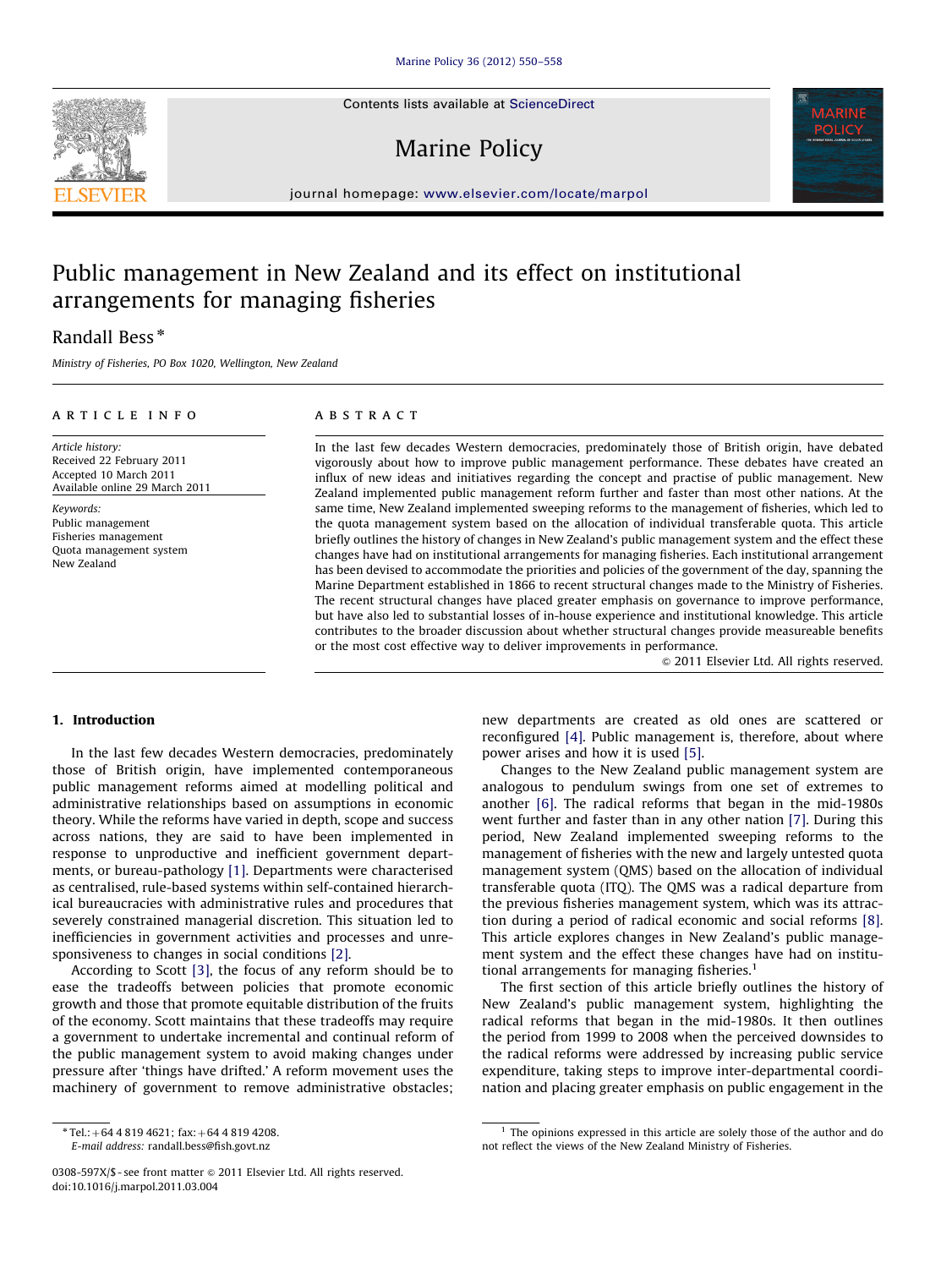development of certain policy initiatives, which had a corresponding influence on the way fisheries were managed. This section also depicts the system since the 2008 change in government that coincided with the global economic downturn. The second section outlines the institutional arrangements for managing fisheries in New Zealand, spanning the Marine Department established in 1866 to the Ministry of Fisheries' structural changes in 2009/10. The purpose of the structural changes was to meet the government's expectations for more focused public engagement and greater economic value generated from fisheries. It then outlines how the Ministry's structural changes were implemented and the resulting loss of in-house experience and institutional knowledge. This section also discusses possible future structural changes to the Ministry. This article contributes to the broader discussion about whether structural changes provide measureable benefits or the most cost effective way to deliver improvements in performance.

### 2. The New Zealand public management system

New Zealand became annexed to Britain in 1840 and subsequently adopted a constitutional monarchy with a Westminstertype system of government and a single house of Parliament. Since 1947 New Zealand has had full legislative autonomy over its own affairs, and the Labour and National Parties have vied for power during three-year electoral cycles. The Labour Party has represented workers and unions, and the National Party has represented business interests. Historically, most national policy debate occurred within known and accepted boundaries and reinforced broadly agreed societal and national objectives [\[9\].](#page--1-0) Full employment was an objective and led to the government becoming the nation's major employer [\[10\].](#page--1-0) The government was viewed as guaranteeing economic improvement and individual and social security, which led to the formation of a highly bureaucratic welfare state. The public service consisted of 35– 45 departments of state based in Wellington, the nation's capital, though it constituted a fraction of the wider public sector. The public service ethos was inculcated with impartiality in the exercise of public authority by serving and maintaining the confidence of the government of the day [\[11\].](#page--1-0) The public service culture included employment for life, automatic progression on length of service, expanding staff numbers and liberal and increasing budgets [\[12\]](#page--1-0). All of this began to change in 1972 when Britain entered into the European Economic Community, which ended New Zealand's assured access to British markets for virtually all of its primary product exports. The combination of low international prices for agricultural commodities and high proportions of investments in social capital led to New Zealand's economy undergoing significant structural changes.

#### 2.1. Radical reforms 1984–1999

Contrary to public expectations, the Labour Party, along with the New Zealand Treasury, became the impetus for the radical reforms [\[13\]](#page--1-0). The Treasury had been advocating a broad programme of market liberalisation and macroeconomic disinflation. The National Party calling a snap election in 1984, coupled with the seriously deteriorating economy, provided the incoming Labour Party government with a 'window of opportunity' [\[14\].](#page--1-0) The new government embarked on a redesign of the nation's economic and social structures with almost evangelical fervour by unleashing a blitzkrieg of changes that took both the public and opponents by surprise [\[10\]](#page--1-0).

The first aim of reform was to revitalise the nation by removing subsidies and distortions in the private sector while encouraging economic growth, efficiency and competition in a price-stable environment [\[15\].](#page--1-0) The second aim was twofold; to dismantle the welfare state and to extensively reform the wider public sector. The Treasury viewed public sector reform as 'the single biggest problem' facing the government [\[16, p. 8\]](#page--1-0). One significant step included changing several government departmental trading activities into State Owned Enterprises (SOEs) under the State Owned Enterprise Act 1986 so that they operated as close as possible to a private sector model [\[17\]](#page--1-0). Steps were also taken to improve managerial accountability in public service departments by incorporating private sector management skills and language by way of the State Sector Act 1988 and the Public Finance Act 1989. Some reformers were hopeful that the reforms would allow government departments to run like a private sector business based on public entrepreneurship [\[18\].](#page--1-0) Competition became the 'guiding thread' of public policy [\[19, p. 233\]](#page--1-0).

The State Sector Act 1988 implemented sharper accountability between a minister and a departmental 'chief executive' and led to disaggregating several multi-purpose, vertically integrated departments into smaller, single purpose policy or service delivery departments. The Public Finance Act 1989 brought about a 'purchaser–provider' relationship whereby the government defines broader outcomes (impacts on social groups or conditions) and purchases outputs, including policy development, from public service departments, public–private partnerships or the private sector [\[20\]](#page--1-0). This relationship was designed to solve perceived problems of 'provider capture' of the political executive by presumed self-interested public servants [\[11, p. 8\].](#page--1-0)

During this time, total government expenditure continued to decrease, bringing about a long series of government operating surpluses [\[17\]](#page--1-0). However, the reforms' focus on free markets and smaller departments offering fewer services did not satisfy the majority of the public [\[21\].](#page--1-0) The disgruntled public wanted to soften the reforms by voting out the Labour Party government in the late 1990 election, but then found the incoming National Party government was more stringent in its reform agenda. The public then voted for a 1993 referendum to replace the first-pastthe-post electoral system with a Mixed Member Proportional (MMP) system [\[22\].](#page--1-0) The MMP system results in half of Parliament comprising constituency seats won by the first-past-the-post system and the other half based on a party list. This system often leads to no single party gaining a majority, which reduces the likelihood of a party taking unilateral action.

Although the total number of public service departments remained fairly constant during this period, a flurry of changes occurred after the State Sector Act 1988 was enacted (e.g. departments were replaced or merged) [\[23\].](#page--1-0) The reduction in the size of many departments and the movement of some functions to other sectors, including SOEs, led to a 60% decline in the number of public servants, from 85,423 in 1985 to 34,377 in 1996 [\[23\].](#page--1-0) <sup>2</sup> The one-off payments for redundant public servants were seen as cost effective compared to prolonging 'artificial jobs' [\[24\]](#page--1-0). Further redundancies occurred as the number of local government authorities was reduced from around 850 to 86 [\[25\]](#page--1-0).

Schick's [\[26\]](#page--1-0) 1996 assessment of the public management system concluded that while New Zealand was the first nation to achieve several advances in public management and fiscal control, management cannot be 'reduced to a set of contract-like documents and auditable statements.' Schick [\[26, pp. 84–85\]](#page--1-0) warned that the 'relentless pursuit of accountability can exact a price in the shrinkage of a sense of responsibility,' particularly

 $2$  The numbers of public servants are 'headcount', which includes both fulltime and part-time positions. The only exception is the numbers that make up the core government administration, which are full-time equivalents.